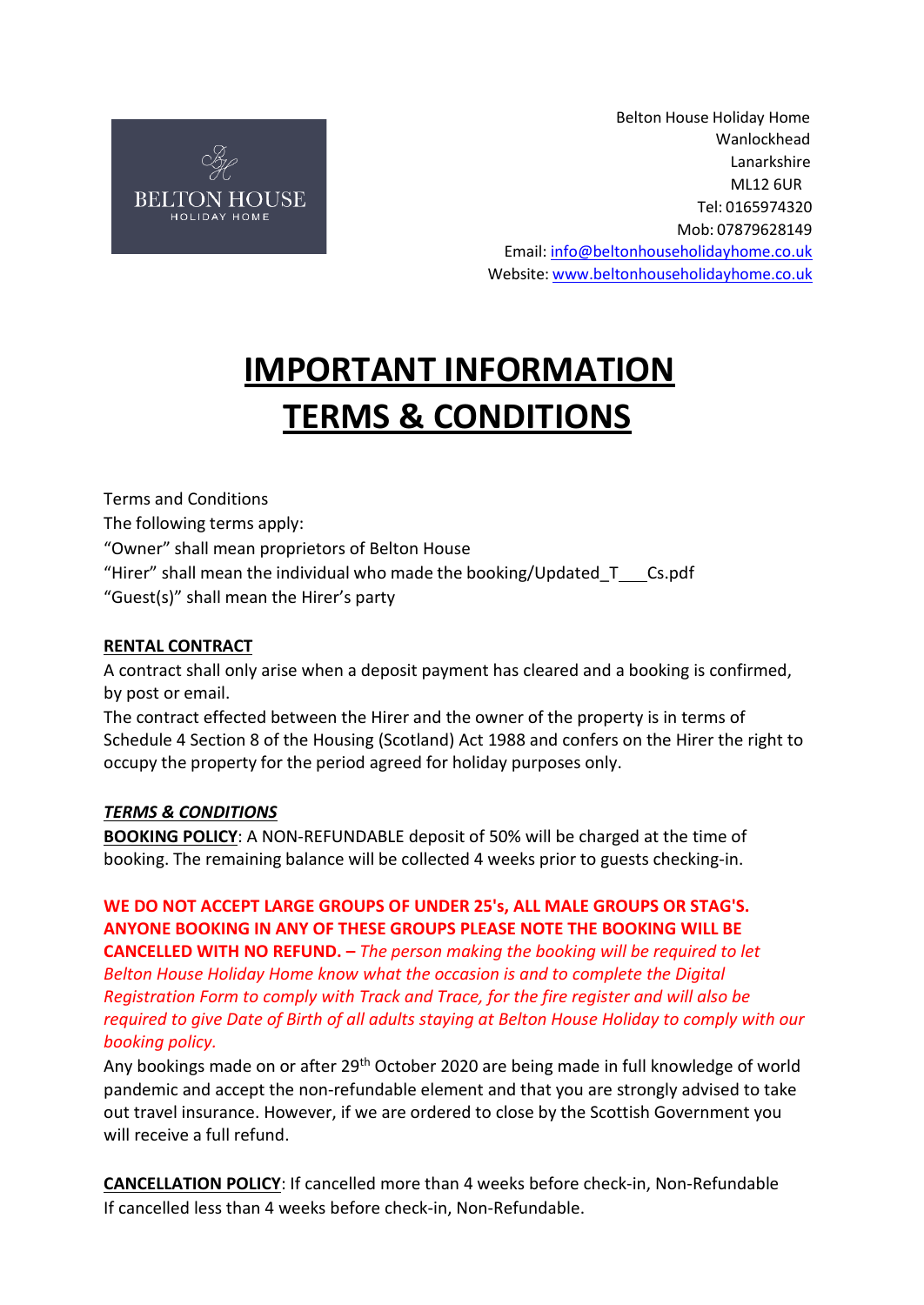**HOUSE-KEEPING POLICY**: A security deposit of £350.00 will be pre-authorised on your payment card 2 days before arrival. Please note - This is a refundable charge, which will be refunded a week after you have checked out.

**ARRIVALS/DEPARTURES**: The house is available from 4pm on the day of arrival. It is the Hirers' responsibility to inform the Owner of an estimated time of arrival, in advance of their stay.

Departure time is **10am** on the day of departure. Due to the time constraints for preparing the house prior to new arrivals late departures may result in additional charges.

**GUEST(S) RESPONSIBILITY**: The hirer is responsible for the security of the premises, all doors and windows must be secured and locked at night and when the house is unattended. The person held to be responsible for the hiring party will be the person who made the booking and paid the booking deposit. The Hirer undertakes to relieve the Owner from any liability for damage or injury, however caused, by any member of his party.

The Hirer is responsible for the condition of the property and the behaviour of the occupants during the rental period.

The Hirer shall undertake to prevent any member of his / her party from causing a nuisance or disturbance to other residents, neighbouring occupiers, or livestock. Additionally, due to the quiet nature of the village the Hirer must ensure that outdoor noise is kept to a minimum after 1030PM.

#### **PLEASE NOTE NO FIREWORKS ARE PERMITTED**

The owners reserve the right to terminate occupancy of the property, without notice or refund, if it is deemed that guest behaviour is inappropriate.

**AUDIO EQUIPMENT**: Please note that **NO** external audio/electrical equipment to be used on the premises without prior consent.

**LIVE BANDS:** Live bands/external entertainment must have permission to perform at the property.

**NO SMOKING**: Smoking is not permitted inside the house. Smoking is only permitted in the designated smoking area (BBQ Shelter). Smoking in the house will set off the fire alarm and will result in the loss of your good housekeeping deposit.

**LIMITATIONS OF LIABILITY**: The use of holiday accommodation and any facilities is entirely at the guests own risk and no liability is accepted for any death, sickness or injury to any guest or for the loss, theft or damage to any guest property, including vehicles, however sustained or caused. It is the responsibility of the guest to ensure that their belongings are always secure.

**CHILDREN**: Children must always be supervised by an adult. Extra care should be taken if the wood burning stoves are being used and whilst children are in the garden. The house and garden have not been child-proofed in any way and child safety remains the sole responsibility of parents/carers throughout the rental period.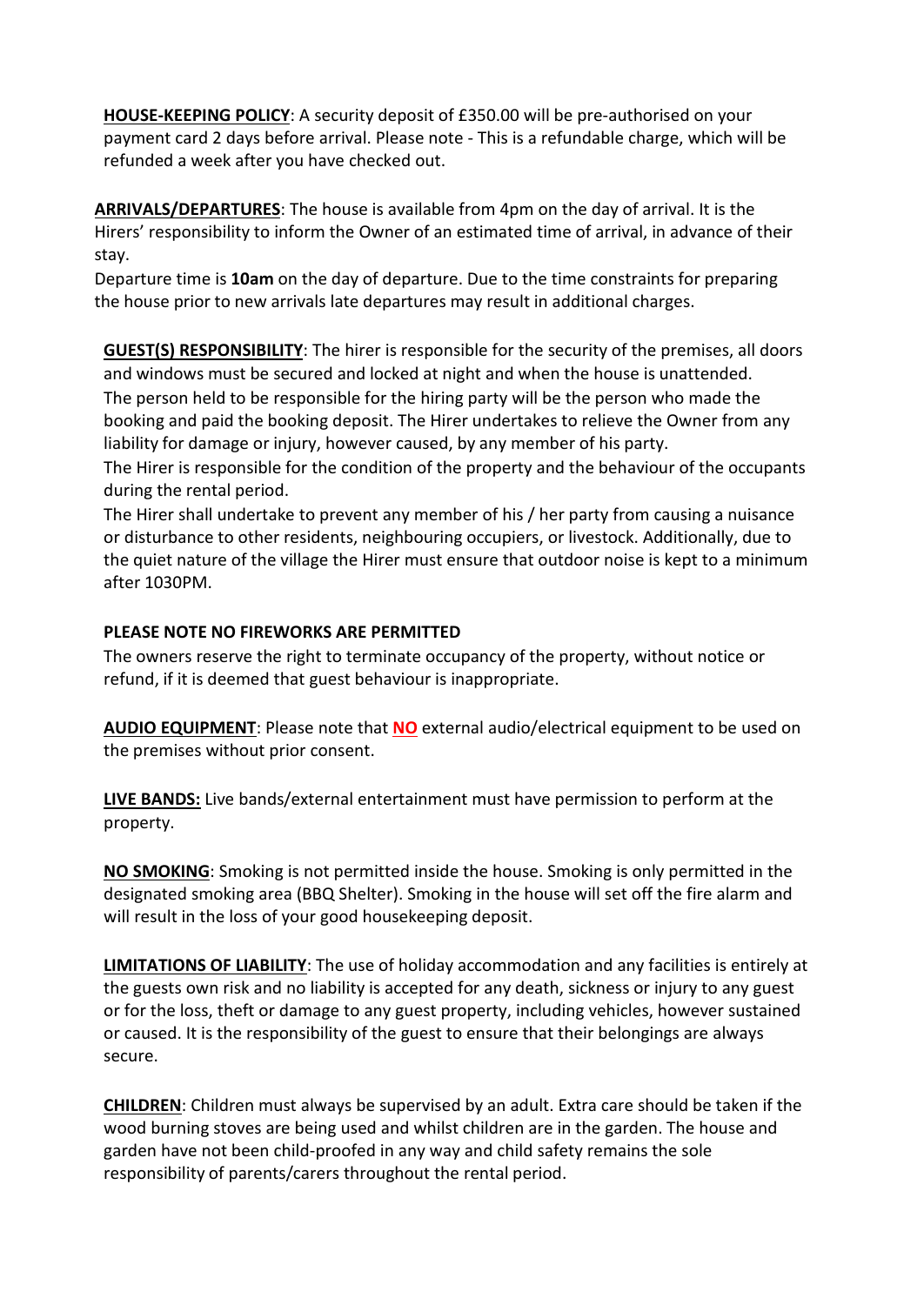**PROPERTY INFORMATION**: The Owners have taken every care to ensure the accuracy of property descriptions on their website and all information is provided in good faith and is believed to be correct. We cannot accept liability for a breakdown of any facility at the holiday property which is beyond our reasonable control (e.g., breakdown of electrical equipment, power cut, problem with plumbing etc.). If the Hot Tub has been hired, please beaware that someone will attend the property between the hours of 0700hrs and 1200hrs to clean the Hot Tub and check chemical levels.

CCTV is active on the outside of the property for the owners and guest's security.

**COMPLAINTS**: Once guests return home it is difficult to investigate complaints of any nature. Any such matters should be brought to the attention of the Owners immediately and every effort will be made to rectify difficulties. Regrettably, the Owners are unable to accept claims once a rental period has been completed.

#### **GENERAL TERMS:**

The Guest(s) undertakes to leave the hired premises secure if left unoccupied during the period of let.

The Guest(s) shall not sub-let the premises or any part thereof.

The Guest(s) binds and obliges themselves to vacate the hired premises without demand at the termination of the period of hire.

The number of persons occupying a property must not exceed the maximum occupancy level stated, unless otherwise agreed. The Owners reserve the right to terminate occupancy of the property, without notice or refund, in the case of a breach of this condition.

The Owner has the right to enter the property at any reasonable time for the purpose of inspection, repair work, etc.

In the event that any individual term or clause stated in this Contract is not permissible by law, the remainder of the Contract shall remain valid.

This Agreement shall be governed by and construed in accordance with the Laws of Scotland and shall be subject to the jurisdiction of the Scottish Courts.

This does not affect your statutory rights.

## **This clause was added on 23rd September 2020 in the light of the Scottish Government imposing restrictions and forms part of the Terms & Condition's for Belton House Holiday Home**

1. If the Scottish Government were to re-introduce restrictions that all self-catering accommodation must be closed to recreational guests, we would be obliged to give you a full refund of any monies paid or to agree alternative dates because we would not be able to offer you the service you had paid for. So, the total loss would be ours. However, if the Scottish Government were to impose a limit, for example, on how many different households could share the accommodation we would not be able to refund you. When you make a booking at Belton House Holiday Home, the person making the booking agrees to the terms and conditions and therefore is responsible for the contract between you and Belton House Holiday Home, and that contract does not require me to know who you are, as the person responsible for the booking, are inviting as your guests. For example, if the Scottish Government were to announce that no more than 3 households were to stay together and you had invited 5 different families and had booked Belton House Holiday Home, you would either have to consider re-organising who your guests were or cancel the booking as per our Terms & Conditions as displayed on our website. For Track and Trace reasons we *may* need to be given contact details just prior to arrival or during your stay of everyone staying or